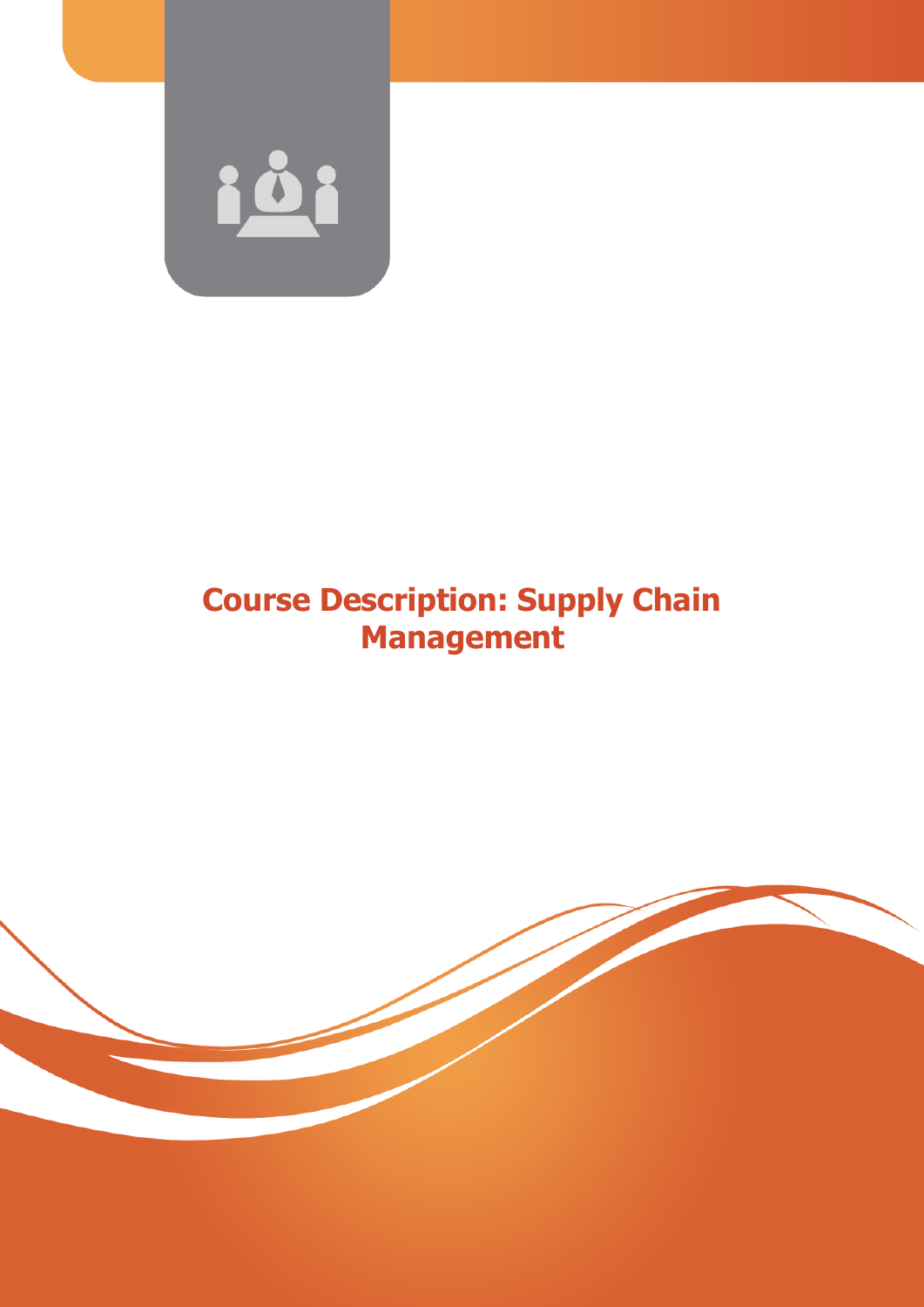# **1. Basic Information:**

| <b>Course Name</b>                           | Supply Chain Management |
|----------------------------------------------|-------------------------|
| <b>Course ID</b>                             | <b>BMN305</b>           |
| <b>Contact Hours (Registered Sessions)</b>   | 18                      |
| <b>Contact Hours (Synchronized Sessions)</b> | 18                      |
| <b>Mid Term Exam</b>                         |                         |
| <b>Exam</b>                                  | $75$ min                |
| <b>Registered Sessions Work Load</b>         | 18                      |
| <b>Synchronized Session Work Load</b>        | 18                      |
| <b>Credit Hours</b>                          | 4                       |

# **2. Pre-Requisites:**

| <b>Course</b>                                         | ID            |
|-------------------------------------------------------|---------------|
| <b>Fundamentals of Management</b>                     | <b>BMN101</b> |
| <b>Fundamentals of Financial</b><br><b>Management</b> | <b>BFB201</b> |
| <b>Cost Analysis</b>                                  | <b>BAC202</b> |

### **3. Course General Objectives:**

The Purpose of the course is providing students with necessary concepts and tools enabling to manage and accelerate all process and activities contributing in delivering a product or a service in the shortest delay and the most effective method. Starting with the assurance of raw materials, passing by the manufacturing process, and finishing with the distribution of products and the delivery to customers. Differentiation between logistics and Supply will be taken into consideration. The course displays the methods to select the best suppliers and how to make them partners, the determination of the optimal rounds to collect or distribute products, the optimal methods to manage transport, inventory, warehouses localization, distribution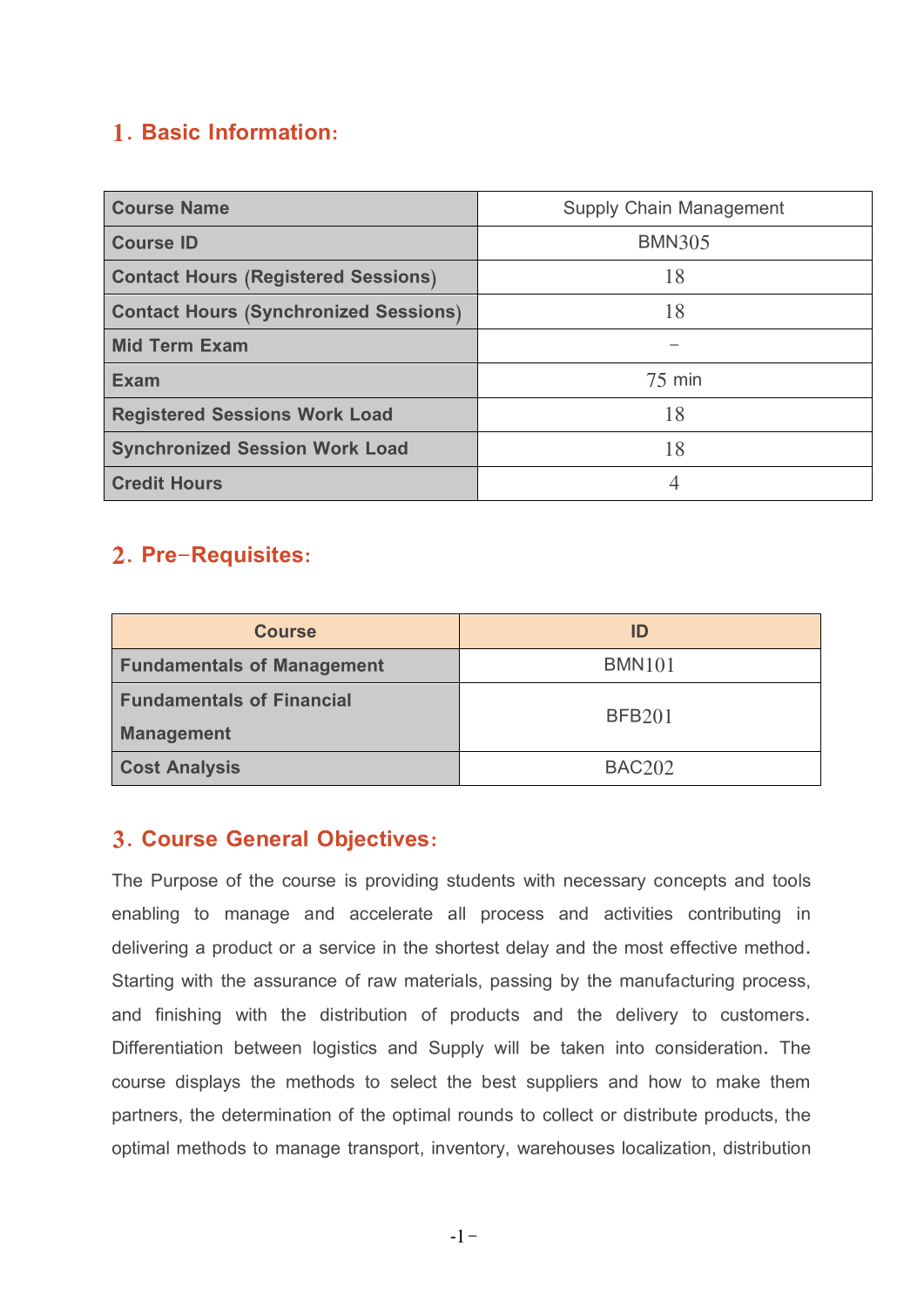network structure, and allocating factories capacities to warehouses demands, by the means of mathematical optimization methods and operational research applications. The course also focus on subcontracting and outsourcing, their advantages and disadvantages. In addition to the new trends in Logistics and Supply Chain Management, particularly those related to Just In Time environment.

# **4. Intended Learning Outcomes (ILO):**

| <b>Code</b>      | <b>Intended Learning Outcomes</b>                                                  |
|------------------|------------------------------------------------------------------------------------|
|                  | Enabling students to understand Logistics and Supply Chain Management,             |
| ILO <sub>1</sub> | their objectives, functions, relations to other functions, importance and          |
|                  | performance measures.                                                              |
| ILO <sub>2</sub> | Helping students to assimilate purchasing function, its objectives, its tasks, its |
|                  | relations to other functions, its computerization and its performance criteria.    |
|                  | Introducing purchasing scientific management, classification of materials,         |
| ILO <sub>3</sub> | assessment and selection of suppliers. In addition to Just In Time                 |
|                  | purchasing.                                                                        |
| ILO4             | Enabling students to assimilate flows management, transport management,            |
|                  | optimal collecting or distributing rounds, finding out an optimal solution.        |
| ILO <sub>5</sub> | Making sure that students are aware of inventory management principals,            |
|                  | main models and systems and ABC analysis method.                                   |
| ILO6             | Enabling students to understand distribution networks principals, structural       |
|                  | models, rotation center method and assigning issues.                               |
|                  | Helping students to assimilate subcontracting in both production capacities        |
| ILO7             | and specialization, what criteria to subcontract, who decides, in addition to      |
|                  | international subcontracting.                                                      |
| ILO <sub>8</sub> | Introducing Just-In-Time Logistics, how to compromise, pull flows                  |
|                  | advantages and the search for new solutions.                                       |
| ILO <sub>9</sub> | Focusing on Supply Chain Management new trends, in purchasing and                  |
|                  | distribution, what are the future Logistics features.                              |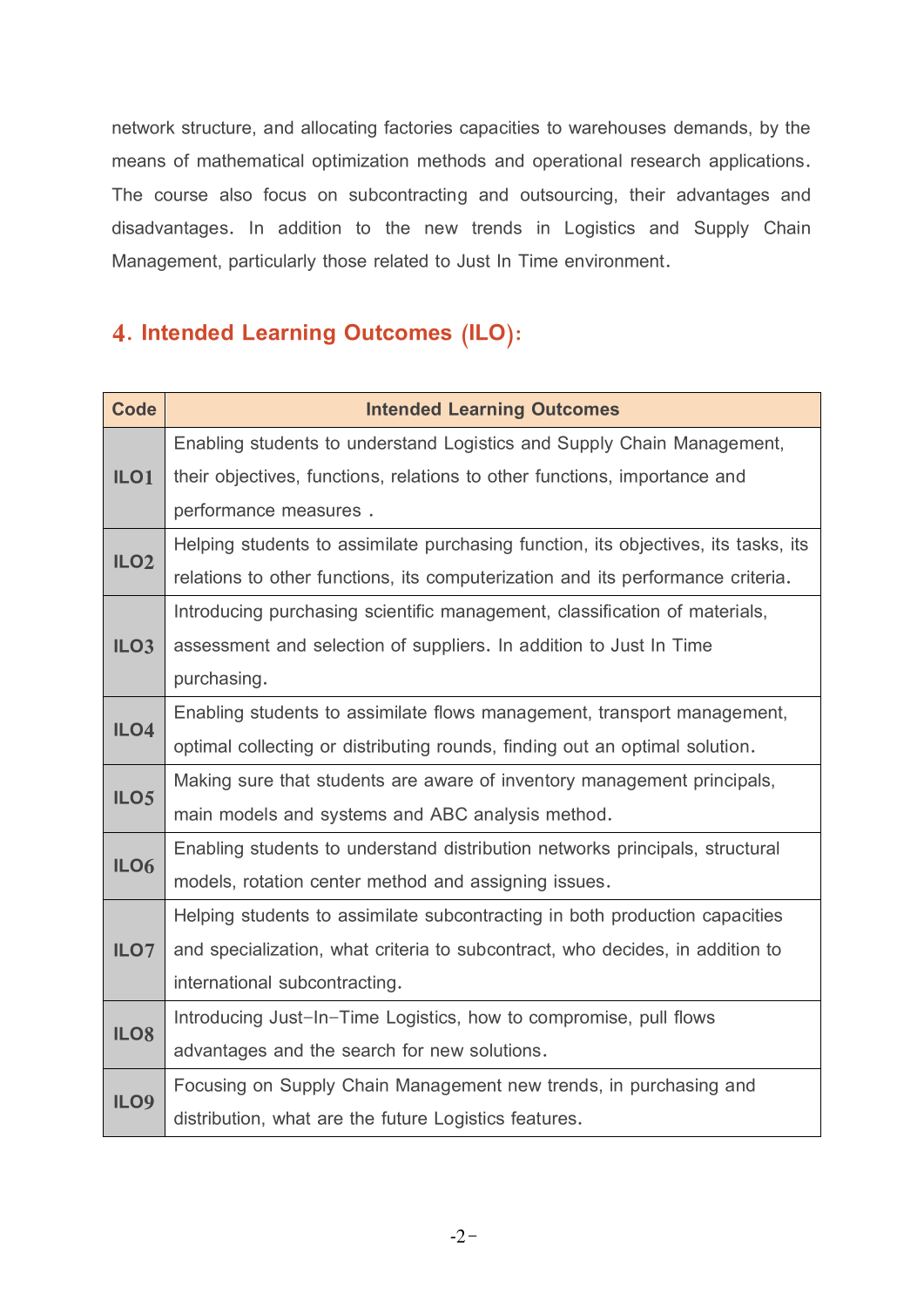# **5. Course Syllabus** (18 hours of total synchronized sessions; 18 hours of total

Recorded Sessions)

RS**:** Recorded Sessions**;** SS**:** Synchronized Sessions**;**

| <b>ILO</b>       | <b>Course Syllabus</b>              | <b>RS</b> | <b>SS</b> | <b>Type</b>      | <b>Additional Notes</b> |
|------------------|-------------------------------------|-----------|-----------|------------------|-------------------------|
|                  | Logistics & Supply Chain            |           |           |                  |                         |
|                  | Management                          |           |           |                  |                         |
|                  | Logistics                           |           |           |                  |                         |
|                  | Supply Chain Management             |           |           | <b>Exercises</b> |                         |
|                  | (SCM)                               |           |           | Assignments      |                         |
| ILO <sub>1</sub> | Difference: Logistics & SCM         | 1.5       | 1.5       | <b>Seminars</b>  |                         |
|                  | <b>SCM</b> objectives               |           |           | Projects         |                         |
|                  | <b>Logistics History</b>            |           |           | <b>Practices</b> |                         |
|                  | Links to other functions            |           |           | <b>Others</b>    |                         |
|                  | Logistics importance                |           |           |                  |                         |
|                  | Logistics system performance        |           |           |                  |                         |
|                  | Purchasing Management.              |           |           |                  |                         |
|                  | Purchasing concepts & functions     |           |           |                  |                         |
|                  | Purchasing management               |           |           | <b>Exercises</b> |                         |
|                  | objectives                          |           |           | Assignments      |                         |
|                  | Purchasing links to other           |           |           | <b>Seminars</b>  |                         |
| ILO <sub>2</sub> | functions                           | 1.5       | 1.5       | Projects         |                         |
|                  | Purchasing tasks and                |           |           | <b>Practices</b> |                         |
|                  | performance criteria                |           |           | <b>Others</b>    |                         |
|                  | Purchasing management               |           |           |                  |                         |
|                  | computerization                     |           |           |                  |                         |
|                  | <b>Purchasing Management</b>        |           |           | <b>Exercises</b> |                         |
|                  | <b>Scientific</b>                   |           |           | Assignments      |                         |
|                  | <b>Materials Classification</b>     |           |           | <b>Seminars</b>  |                         |
| ILO <sub>3</sub> | Relationship with Suppliers         | 1.5       | 1.5       | Projects         |                         |
|                  | <b>Suppliers Assessment methods</b> |           |           | <b>Practices</b> |                         |
|                  | Principal assessment criteria       |           |           | <b>Others</b>    |                         |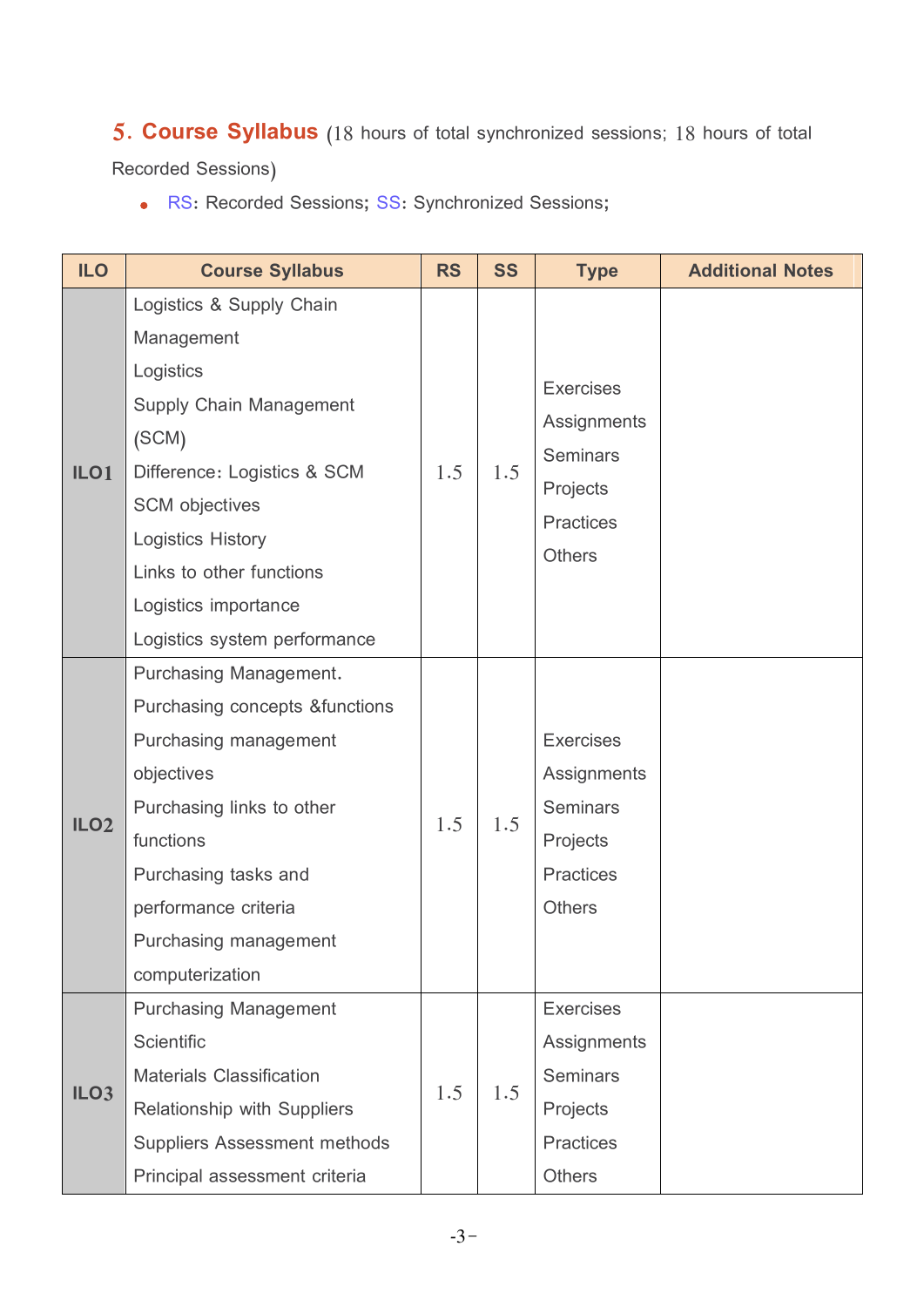|                  | Just in Time Purchasing                 |     |                |                                   |  |
|------------------|-----------------------------------------|-----|----------------|-----------------------------------|--|
|                  | Flows Organization &                    |     |                |                                   |  |
|                  | Management                              |     |                | <b>Exercises</b>                  |  |
|                  | Logistics & Flows management            |     |                | Assignments                       |  |
| ILO4             | <b>Transport Management</b>             | 1.5 | 1.5            | <b>Seminars</b>                   |  |
|                  | <b>Transport decisions</b>              |     |                | Projects                          |  |
|                  | Rounds Organization                     |     |                | <b>Practices</b>                  |  |
|                  | Finding the optimal solution            |     |                | <b>Others</b>                     |  |
|                  | Inventory Management &                  |     |                | <b>Exercises</b>                  |  |
|                  | Applications                            |     |                | Assignments                       |  |
| ILO <sub>5</sub> | Inventory management principals         | 3   | 3              | <b>Seminars</b>                   |  |
|                  | <b>Classification analysis ABC</b>      |     |                | Projects                          |  |
|                  | Principal systems                       |     |                | <b>Practices</b>                  |  |
|                  | Simple models                           |     |                | <b>Others</b>                     |  |
|                  | <b>Distribution Management</b>          |     |                | <b>Exercises</b>                  |  |
|                  | Distribution Networks principals.       |     |                |                                   |  |
|                  | <b>Distribution Networks structural</b> |     |                | Assignments<br><b>Seminars</b>    |  |
| ILO6             | models.                                 | 1.5 | 1.5            |                                   |  |
|                  | Rotation center method                  |     |                | Projects                          |  |
|                  | Assigning Factories to                  |     |                | <b>Practices</b><br><b>Others</b> |  |
|                  | warehouses.                             |     |                |                                   |  |
|                  | Subcontracting                          |     |                | <b>Exercises</b>                  |  |
|                  | Subcontracting in production            |     |                | Assignments                       |  |
|                  | capacity                                |     |                | <b>Seminars</b>                   |  |
| ILO7             | Subcontracting in specialization        | 3   | $\overline{3}$ | Projects                          |  |
|                  | Subcontracting Decision Criteria        |     |                | <b>Practices</b>                  |  |
|                  | International Subcontracting            |     |                | <b>Others</b>                     |  |
|                  | Subcontracting decision taker           |     |                |                                   |  |
|                  | Just in Time & Logistics                |     |                | <b>Exercises</b>                  |  |
| ILO <sub>8</sub> | Logistics Management before &           | 3   | 3              | Assignments                       |  |
|                  | after JIT                               |     |                | <b>Seminars</b>                   |  |
|                  | Compromising Logistics & JIT            |     |                | Projects                          |  |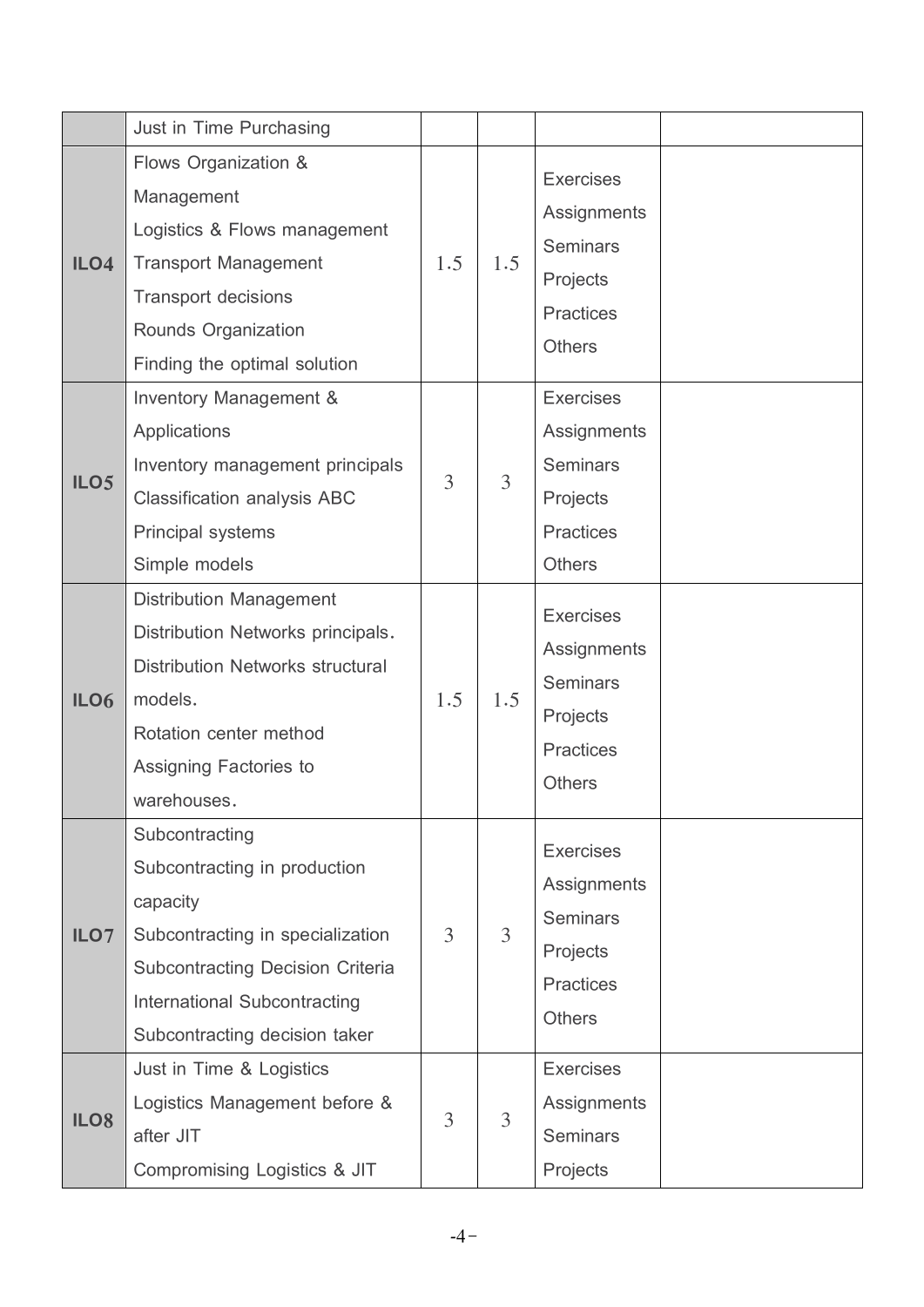|                  | Pull Flows advantages              |     |     | <b>Practices</b> |  |
|------------------|------------------------------------|-----|-----|------------------|--|
|                  | Transport: critical step           |     |     | <b>Others</b>    |  |
|                  | Searching for new solutions &      |     |     |                  |  |
|                  | tools                              |     |     |                  |  |
|                  | <b>SCM Current Trends</b>          |     |     | <b>Exercises</b> |  |
|                  | Current & new SCM trends           |     |     | Assignments      |  |
| ILO <sub>9</sub> | <b>Supplying Systems Trends</b>    | 1.5 | 1.5 | <b>Seminars</b>  |  |
|                  | <b>Distribution Systems Trends</b> |     |     | Projects         |  |
|                  | <b>General Evolution in SCM</b>    |     |     | <b>Practices</b> |  |
|                  | <b>Future SCM features</b>         |     |     | <b>Others</b>    |  |

# **6. Assessment Criteria (Related to ILOs)**

| <b>ISC</b> | Interactive Synchronized<br>Collaboration |  | Ex        | <b>Exams</b>         |  | Rpt | <b>Reports</b> |
|------------|-------------------------------------------|--|-----------|----------------------|--|-----|----------------|
| PF2F       | Presentations and Face-to-Face            |  | <b>PW</b> | <b>Practice Work</b> |  |     |                |
|            | <b>Assessments</b>                        |  |           |                      |  |     |                |

| <b>ILO</b>       |                                      |                         | <b>Assessment Type</b> |           |           |                  |            |  |  |
|------------------|--------------------------------------|-------------------------|------------------------|-----------|-----------|------------------|------------|--|--|
| Code             | <b>ILO</b>                           | <b>Intended Results</b> | <b>ISC</b>             | <b>PW</b> | <b>Ex</b> | PF <sub>2F</sub> | <b>Rpt</b> |  |  |
|                  | Enabling students to understand      |                         |                        |           |           |                  |            |  |  |
|                  | Logistics and Supply Chain           |                         |                        |           |           |                  |            |  |  |
| ILO <sub>1</sub> | Management, their objectives,        |                         | X                      |           | $\times$  |                  |            |  |  |
|                  | functions, relations to other        |                         |                        |           |           |                  |            |  |  |
|                  | functions, importance and            |                         |                        |           |           |                  |            |  |  |
|                  | performance measures                 |                         |                        |           |           |                  |            |  |  |
|                  | Helping students to assimilate       |                         |                        |           |           |                  |            |  |  |
|                  | purchasing function, its             |                         |                        |           |           |                  |            |  |  |
| ILO <sub>2</sub> | objectives, its tasks, its relations |                         | $\times$               |           | $\times$  |                  |            |  |  |
|                  | to other functions, its              |                         |                        |           |           |                  |            |  |  |
|                  | computerization and its              |                         |                        |           |           |                  |            |  |  |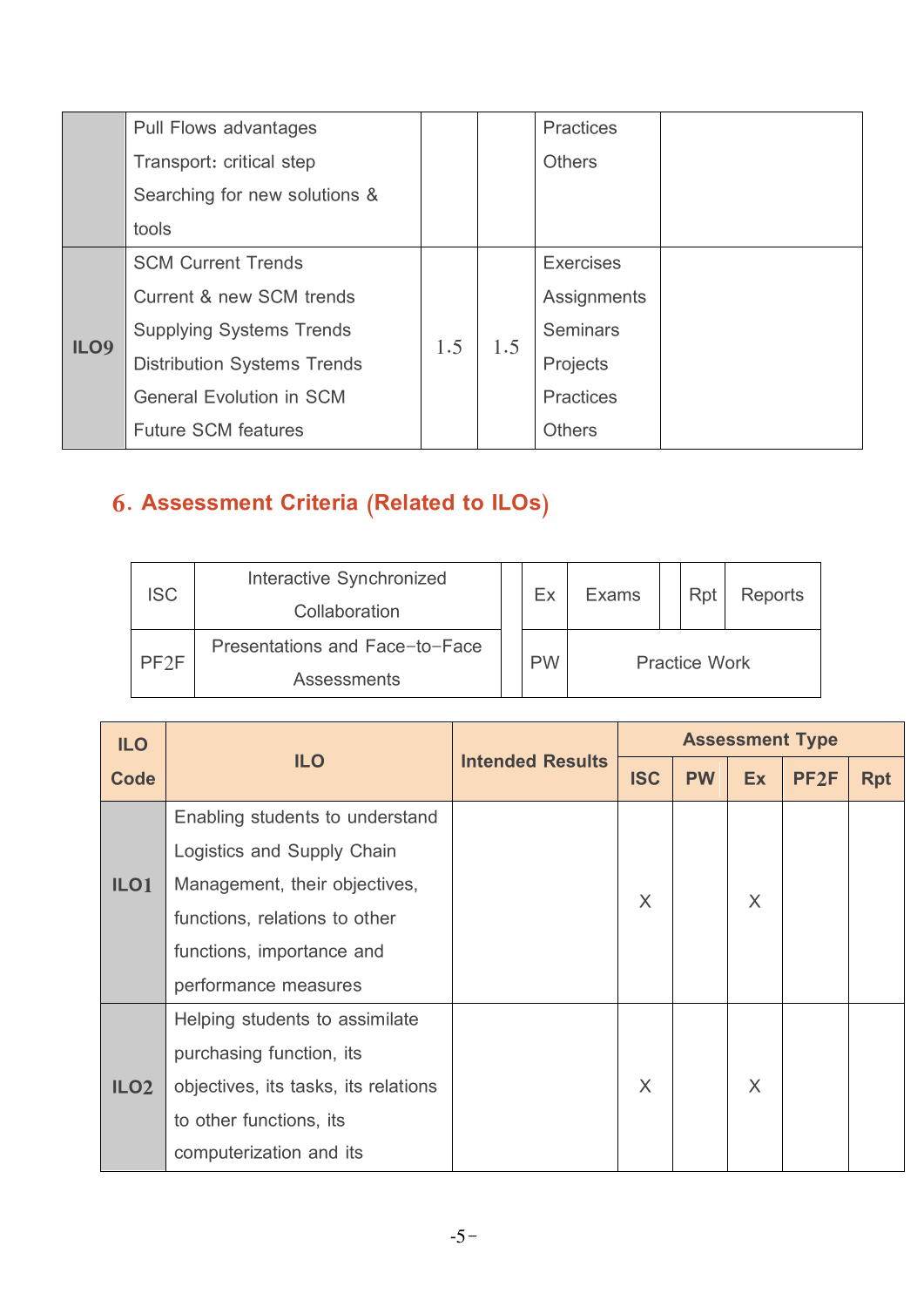|                  | performance criteria.               |   |        |          |  |
|------------------|-------------------------------------|---|--------|----------|--|
|                  | Introducing purchasing scientific   |   |        |          |  |
|                  | management, classification of       |   |        |          |  |
| ILO <sub>3</sub> | materials, assessment and           | X |        | $\times$ |  |
|                  | selection of suppliers. In          |   |        |          |  |
|                  | addition to Just In Time            |   |        |          |  |
|                  | purchasing                          |   |        |          |  |
|                  | Enabling students to assimilate     |   |        |          |  |
|                  | flows management, transport         |   |        |          |  |
| ILO4             | management, optimal collecting      | X | $\chi$ | X        |  |
|                  | or distributing rounds, finding out |   |        |          |  |
|                  | an optimal solution                 |   |        |          |  |
|                  | Making sure that students are       |   |        |          |  |
|                  | aware of inventory management       |   |        |          |  |
| ILO <sub>5</sub> | principals, main models and         | X | $\chi$ | $\times$ |  |
|                  | systems and ABC analysis            |   |        |          |  |
|                  | method.                             |   |        |          |  |
|                  | Enabling students to understand     |   |        |          |  |
| ILO6             | distribution networks principals,   | X |        | X        |  |
|                  | structural models, rotation center  |   |        |          |  |
|                  | method and assigning issues.        |   |        |          |  |
|                  | Helping students to assimilate      |   |        |          |  |
|                  | subcontracting in both              |   |        |          |  |
|                  | production capacities and           |   |        |          |  |
| ILO7             | specialization, what criteria to    | X | X      | $\times$ |  |
|                  | subcontract, who decides, in        |   |        |          |  |
|                  | addition to international           |   |        |          |  |
|                  | subcontracting.                     |   |        |          |  |
|                  | Introducing Just-In-Time            |   |        |          |  |
| ILO <sub>8</sub> | Logistics, how to compromise,       |   |        |          |  |
|                  | pull flows advantages and the       |   |        |          |  |
|                  | search for new solutions            |   |        |          |  |